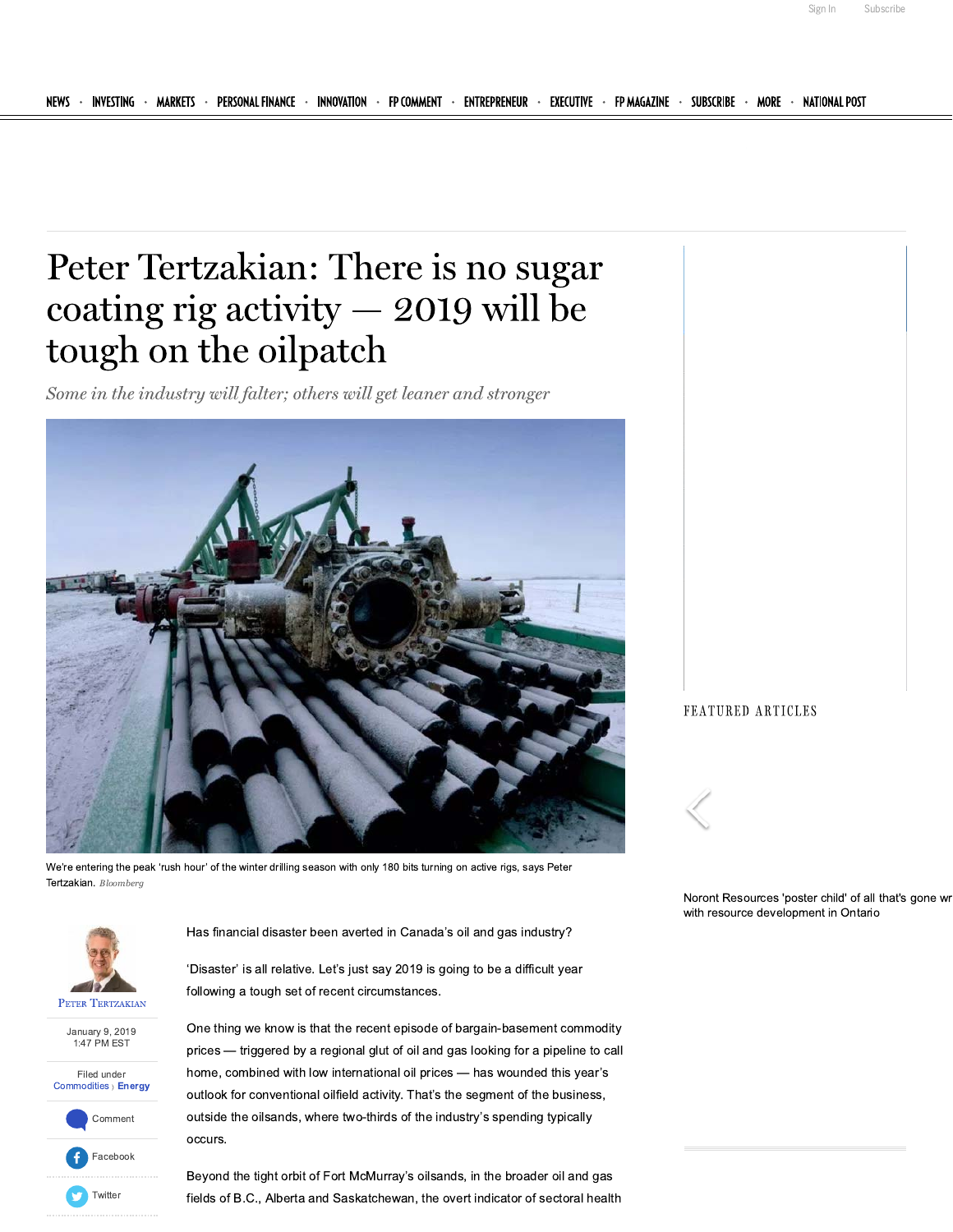

As a free marketeer, I want the government out of the oil business. But the industry is under siege

Why natural gas  $-$  not renewable energy  $-$  has been the biggest disruptor in energy markets

100 million barrels a day - This time the oil boom really is different

While the first quarter has a sinking feeling, the outlook heading into summer may be better. Spending and drilling should strengthen into the back half of

associated with getting a new mortgage

Mortgage Qualifier Begin the process of finding out how much vou can borrow

Home Budget Calculator See how much you have left to save and where your money is being spent

Investment Calculator See how much your investment savings could be worth

### Savings Calculator What will it take to help reach your savings goals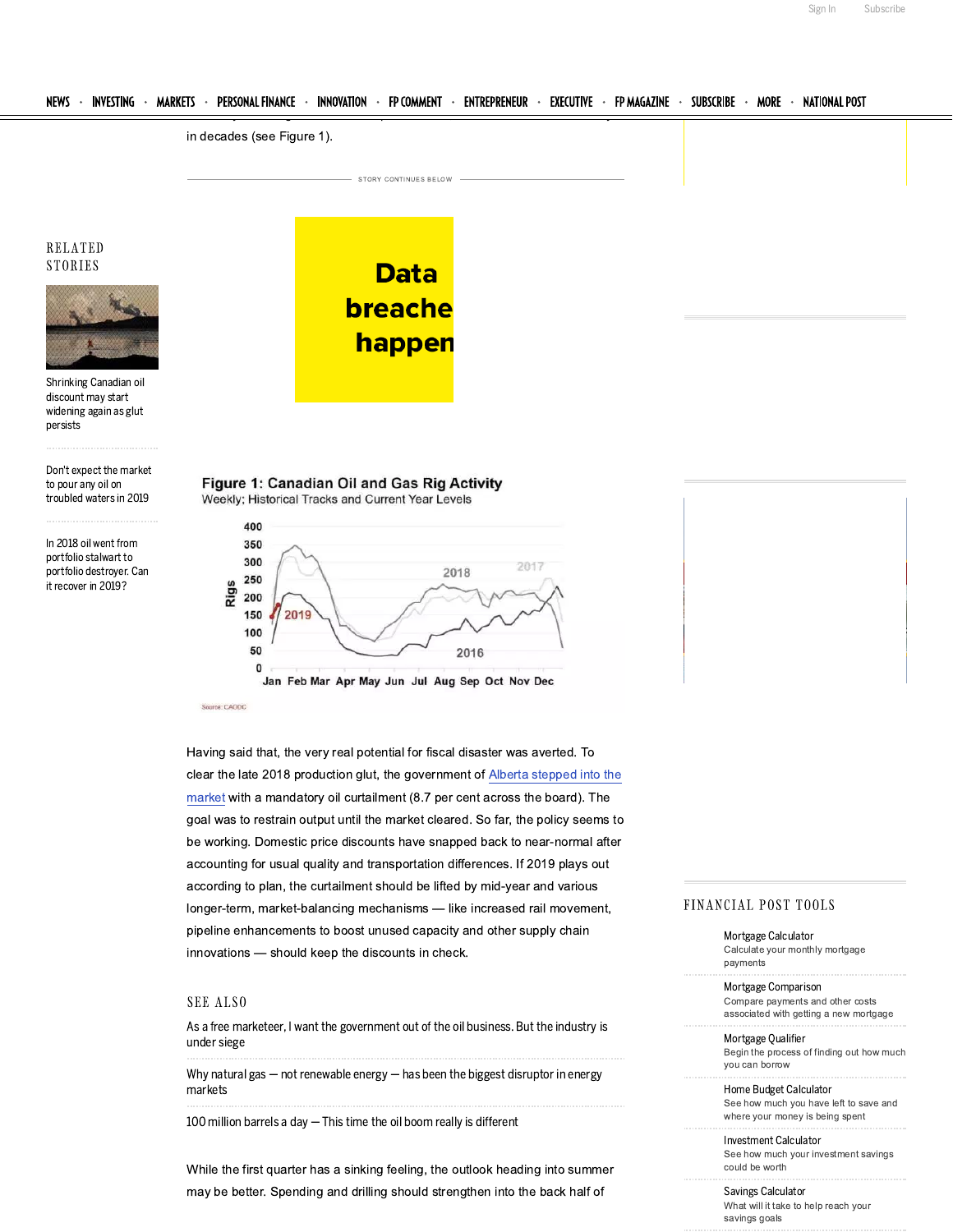has fallen below the psychological \$US50 mark.

Below \$US50/B, many producers - state-owned and otherwise - feel a fiscal pinch. If sub-\$50 lasts for more than a couple of months, worldwide drilling activity will pull back too.

Yet there is a new resiliency in the world of oil. The competitive pressures of the last four years has forced adaptation to significantly lower prices as well as the additional costs of environmental pressures. Globally, leading multinationals and progressive independent operators with high-quality assets can now be quite active at \$US50/B; many are here in Canada. On the flip side, producers that are blind to innovation and still pining for \$100/B remain troubled.

Low prices and hard times are frustrating, disagreeable and outright demoralizing in any business (think retail). During such times, progressive companies sharpen their pencils and necessarily figure out how to adapt. This has been happening in the global oil and gas industry. And it's been forced acutely on Canada's industry where prices have stubbornly bobbed below international levels.

Unfortunately, there is no sugar coating to be had. The start to 2019 is going to be a difficult one in the Canadian oil patch. But they say what doesn't kill you makes you stronger. Given all the forces of change at play, domestic and international, some in the industry will falter. Others will regroup and innovate, becoming leaner and stronger, ready to take on the 2020s.

0 Comments Join the conversation  $\rightarrow$ 

# FEATURED STORIES

**NORONT RESOURCES** 'POSTER CHILD' OF **ALL THAT'S GONE WRONG WITH RESOURCE DEVELOPMENT IN ONTARIO** 

 $\leftarrow$  Previous

 $Next \rightarrow$ 

### **ENERGY**



Inter Pipeline planning additional \$600million petrochemical project in Alberta



Ontario signs off on capping Hydro One chief's pay at \$1.5 million



Tourmaline Oil poised to grab top gas producer crown in showdown with Canadian Natural Resources